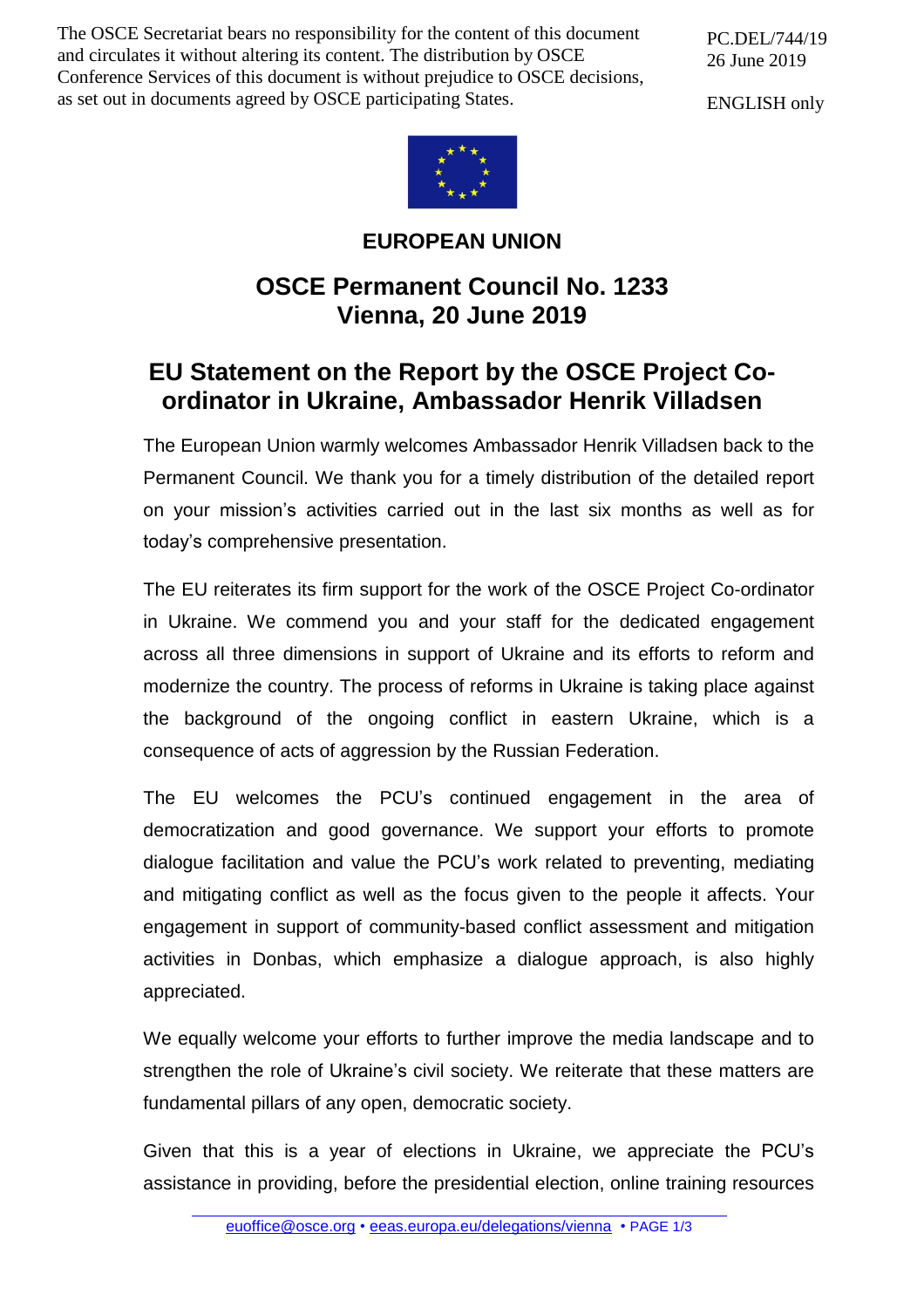for election commissions and supporting efforts to strengthen their transparency and engagement with voters. We commend your plans to provide similar assistance for the approaching parliamentary elections in Ukraine.

The EU continues to support your work to strengthen the rule of law and human rights education in Ukraine. We welcome the PCU's programmes facilitating lawschool education, promoting knowledge on human rights among school educators, improving judicial training, judicial-decision enforcement and trial monitoring.

We further welcome the PCU's expert advice on amendments to a law on highrisk facilities, your support offered to the work on regulations regarding secure management of chemicals and training on controlling cross-boundary movement of chemicals as well as in the area of anti-money laundering and countering financing of terrorism.

The EU remains very concerned about the growing threat posed by mines and UXOs in the conflict in eastern Ukraine. Therefore we commend the PCU's support in promoting better understanding and implementation of the new Ukrainian law on mine action and providing help in training de-miners in the use of modern metal detectors.

The EU highly values the environmental monitoring in Donbas operated in cooperation with the SMM and we would like to hear more about your recommendations in this regard.

The EU highly appreciates the PCU's outreach activities as well as efforts to promote gender mainstreaming in all programming areas, policies and procedures.

We encourage the Ukrainian government to fully draw on the PCU's expertise and potential. We underline again the importance of continued close coordination between the PCU, the SMM and the OSCE autonomous institutions as well as with other international actors to achieve the greatest possible impact on the ground.

In this context, we would like to hear from Ambassador Villadsen about the potential areas of strengthening interactions between the PCU and the SMM. We